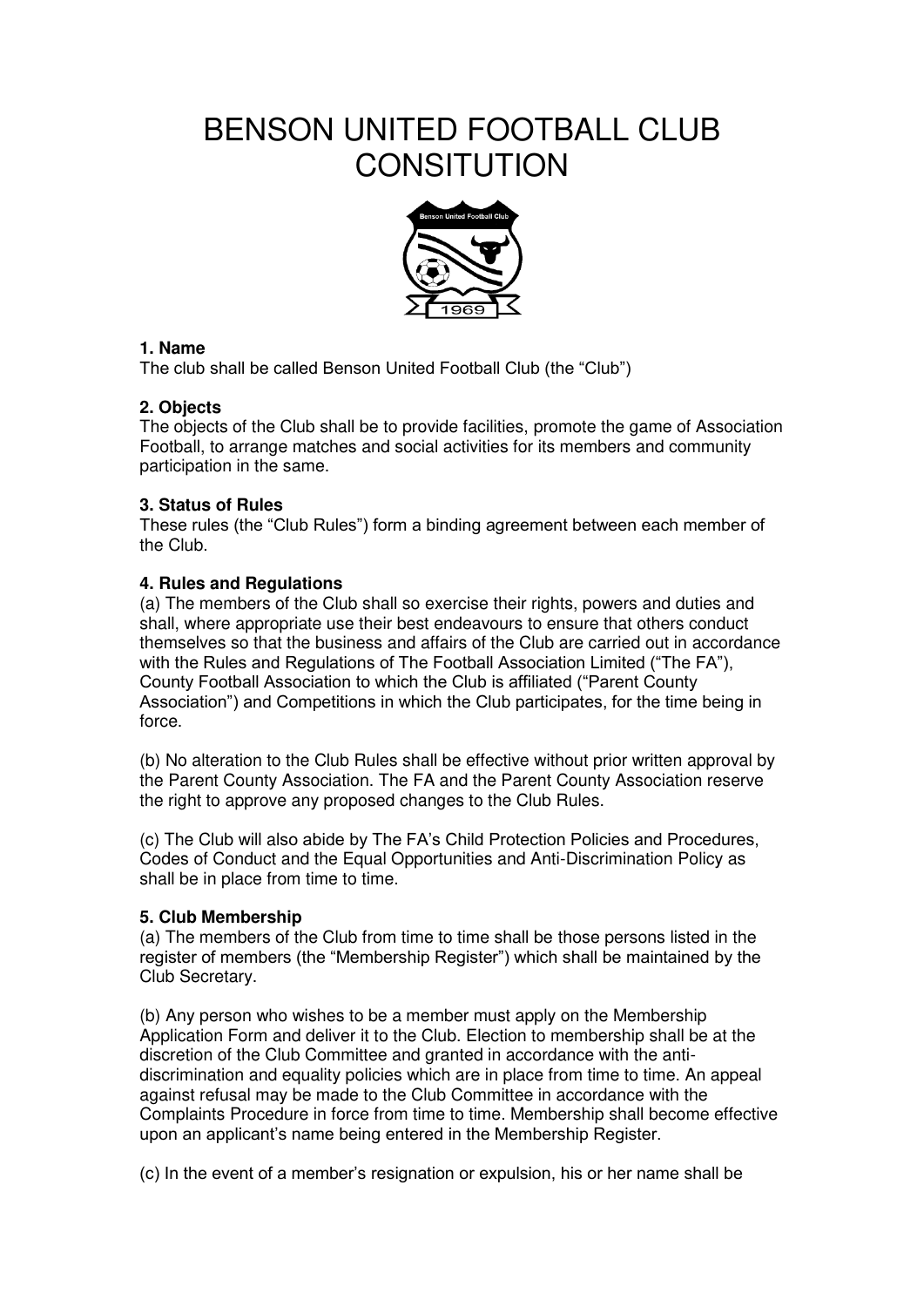removed from the Membership Register.

(d) The FA and Parent County Association shall be given access to the Membership Register on demand.

#### **6. Annual Membership Fee**

(a) An annual fee payable by each member shall be determined from time to time by the Club Committee and set at a level that will not pose a significant obstacle to community participation. Any fee shall be payable on a successful application for membership and annually by each member. Fees shall not be repayable.

(b) The Club Committee shall have the authority to levy further subscriptions from the members as are reasonably necessary to fulfil the objects of the Club.

#### **7. Resignation and Expulsion**

(a) A member shall cease to be a member of the Club if, and from the date on which, he/she gives notice to the Club Committee of his/her resignation. A member whose annual membership fee or further subscription is more than two (2) months in arrears shall be deemed to have resigned.

(b) The Club Committee shall have the power to expel a member when, in its opinion, it would not be in the interests of the Club for them to remain a member. An appeal against such a decision may be made to the Club Committee in accordance with the Complaints Procedure in force from time to time.

(b) A member who resigns or is expelled shall not be entitled to claim any, or a share of any, of the income and assets of the Club (the "Club Property).

## **8. Club Committee**

(a) The Club Committee shall consist of the following Club Officers: Chairperson, Vice Chairperson, Treasurer, Secretary and Minutes Secretary and up to 5 other members, elected at an Annual General Meeting.

(b) Each Club Officer and Club Committee Member shall hold office from the date of appointment until the next Annual General Meeting ("AGM") unless otherwise resolved at an Extraordinary General Meeting ("EGM"). One person may hold no more than two positions of Club Officer at any time. The Club Committee shall be responsible for the management of all the affairs of the Club. Decisions of the Club Committee shall be made by a simple majority of those attending the Club Committee meeting. The Chairperson of the Club Committee meeting shall have a casting vote in the event of a tie. Meetings of the Club Committee shall be chaired by the Chairman or in their absence the Club Secretary. The quorum for the transaction of business of the Club Committee shall be three.

(c) Decisions of the Club Committee of meetings shall be entered into the Minute Book of the Club to be maintained by the Club Secretary.

(d) Any member of the Club Committee may call a meeting of the Club Committee by giving not less than seven days' notice to all members of the Club Committee. The Club Committee shall hold not less than four meetings a year.

(e) An outgoing member of the Club Committee may be re-elected. Any vacancy on the Club Committee which arises between Annual General Meetings shall be filled by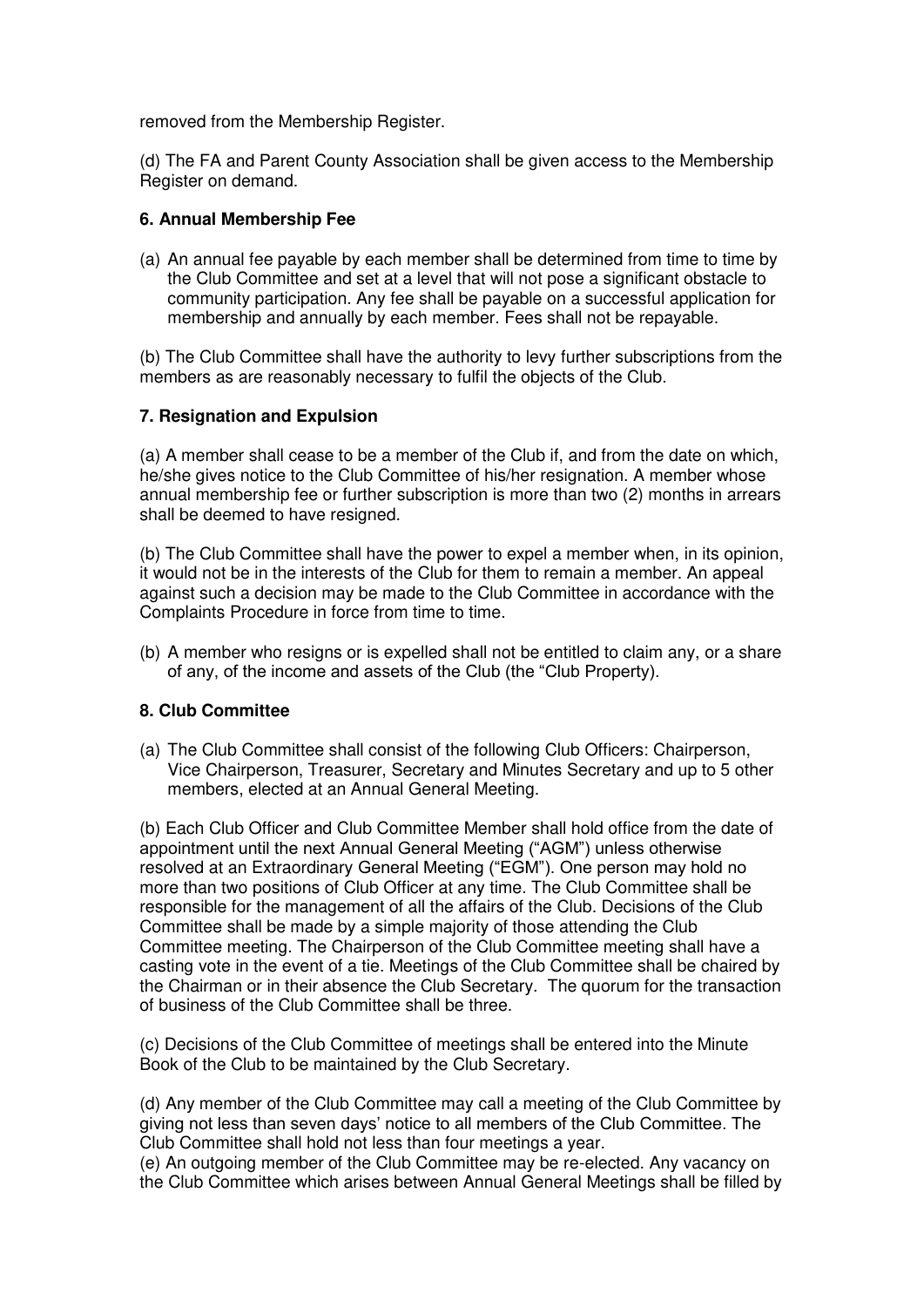a member proposed by one and seconded by another of the remaining Club Committee members and approved by a simple majority of the remaining Club Committee members.

(f) Save as provided for in the Rules and Regulations of The FA, the Parent County Association and any applicable Competition, the Club Committee shall have the power to decide all questions and disputes arising in respect of any issue concerning the Club Rules.

(g) The position of a Club Officer shall be vacated if such person is subject to a decision of The FA that such person be suspended from holding office or from taking part in any football activity relating to the administration or management of a football club.

(h) Each member of the committee has to be proactive and act positively with all club members and committee members. If they cannot meet there obligations then they will need to provide a "Stand In/Buddy" member to help with their commitments to the club. Failure to meet this requirement may mean that the member will be requested to stand down from their duties when a appropriate replacement is found.

## **9. Annual and Extraordinary General Meetings**

(a)An AGM shall be held in each year to:

- (i) receive a report of the activities of the Club over the previous year;
- (ii) receive a report of the Club's finances over the previous year;
- (iii) elect the members of the Club Committee; and
- (iv) consider any other business.

(b) Nominations for election of members as Club Officers or as members of the Club Committee shall be made in writing by the proposer and seconder, both of whom must be existing members of the Club, to the Club Secretary not less than 21 days before the AGM. Notice of any resolution to be proposed at the AGM shall be given in writing to the Club Secretary not less than 21 days before the meeting.

(c) An EGM may be called at any time by the Club Committee and shall be called within 21 days of the receipt by the Club Secretary of a requisition in writing, signed by not less than five members stating the purposes for which the Meeting is required and the resolutions proposed. Business at an EGM may be any business that may be transacted at an AGM.

(d) The Secretary shall send to each member at their last known address written notice of the date of a General Meeting (whether an AGM or an EGM) together with the resolutions to be proposed at least 14 days before the meeting.

(e) The quorum for a General Meeting shall be Secretary, Club Secretary & Treasurer.

(f) The Chairperson, or in their absence a member selected by the Club Committee, shall take the chair. Each member present shall have one vote and resolutions shall be passed by a simple majority. In the event of an equality of votes the Chairperson of the Meeting shall have a casting vote.

(g) The Club Secretary, or in their absence a member of the Club Committee, shall enter Minutes of General Meetings into the Minute Book of the Club.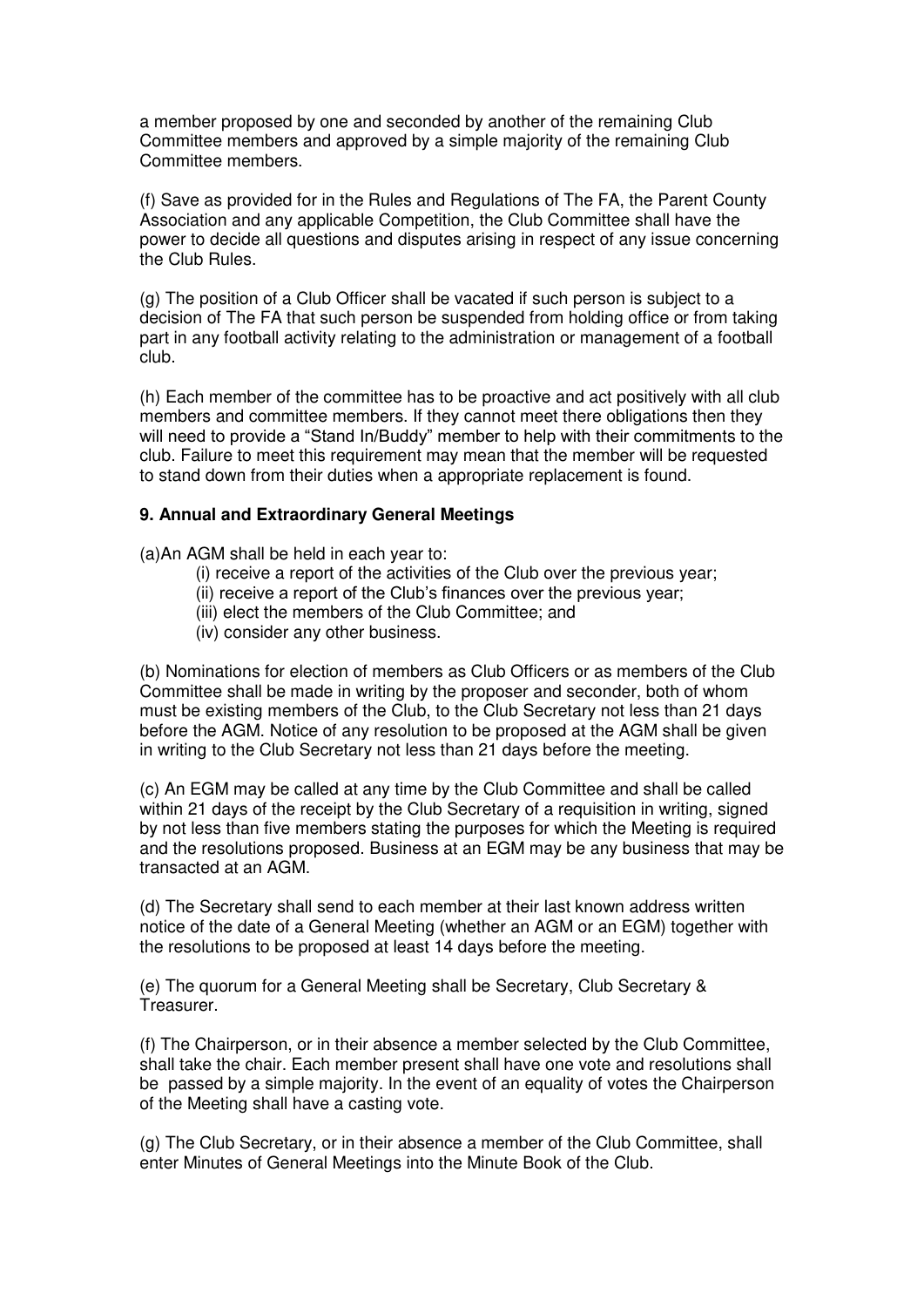#### **10. Club Teams**

At its first meeting following each AGM the Club Committee shall appoint a Club member to be responsible for each of the Club's football teams. The appointed members shall be responsible for managing the affairs of the team. The appointed members shall present to the Club Committee at its last meeting prior to an AGM a written report of the activities of the team.

#### **11. Club Finances**

(a) A bank account shall be opened and maintained in the name of the Club (the "Club Account"). Designated account signatories shall be the Club Chairperson, the Club Secretary and the Treasurer. No sum shall be drawn from the Club Account except by cheque signed by two of the three designated signatories. All monies payable to the Club shall be received by the Treasurer and deposited in the Club Account.

(b) The Club Property shall be applied only in furtherance of the objects of the Club. The distribution of profits or proceeds arising from the sale of Club Property to members is prohibited.

(c) The Club Committee shall have the power to authorise the payment of remuneration and expenses to any member of the Club (although a Club shall not remunerate a member for playing) and to any other person or persons for services rendered to the Club.

(d) The Club may provide sporting and related social facilities, sporting equipment, coaching, courses, insurance cover, medical treatment, away-match expenses, post match refreshments and other ordinary benefits of Community Amateur Sports Clubs as provided for in the Finance Act 2002.

(e) The Club may also in connection with the sports purposes of the Club:

(i) sell and supply food, drink and related sports clothing and equipment; (ii) employ members (although not for playing) and remunerate them for providing goods and services, on fair terms set by the Club Committee without the person concerned being present;

(iii) pay for reasonable hospitality for visiting teams and guests; and (iv) indemnify the Club Committee and members acting properly in the course of the running of the Club against any liability incurred in the proper running of the Club (but only to the extent of its assets).

(f) The Club shall keep accounting records for recording the fact and nature of all payments and receipts so as to disclose, with reasonable accuracy, at any time, the financial position, including the assets and liabilities of the Club. The Club must retain its accounting records for a minimum of six years.

(g) The Club shall prepare an annual "Financial Statement", in such format as shall be available from The FA from time to time. The Financial Statement shall be verified by an independent, appropriately qualified accountant and shall be approved by members at general meeting. A copy of any Financial Statement shall, on demand, be forwarded to The FA.